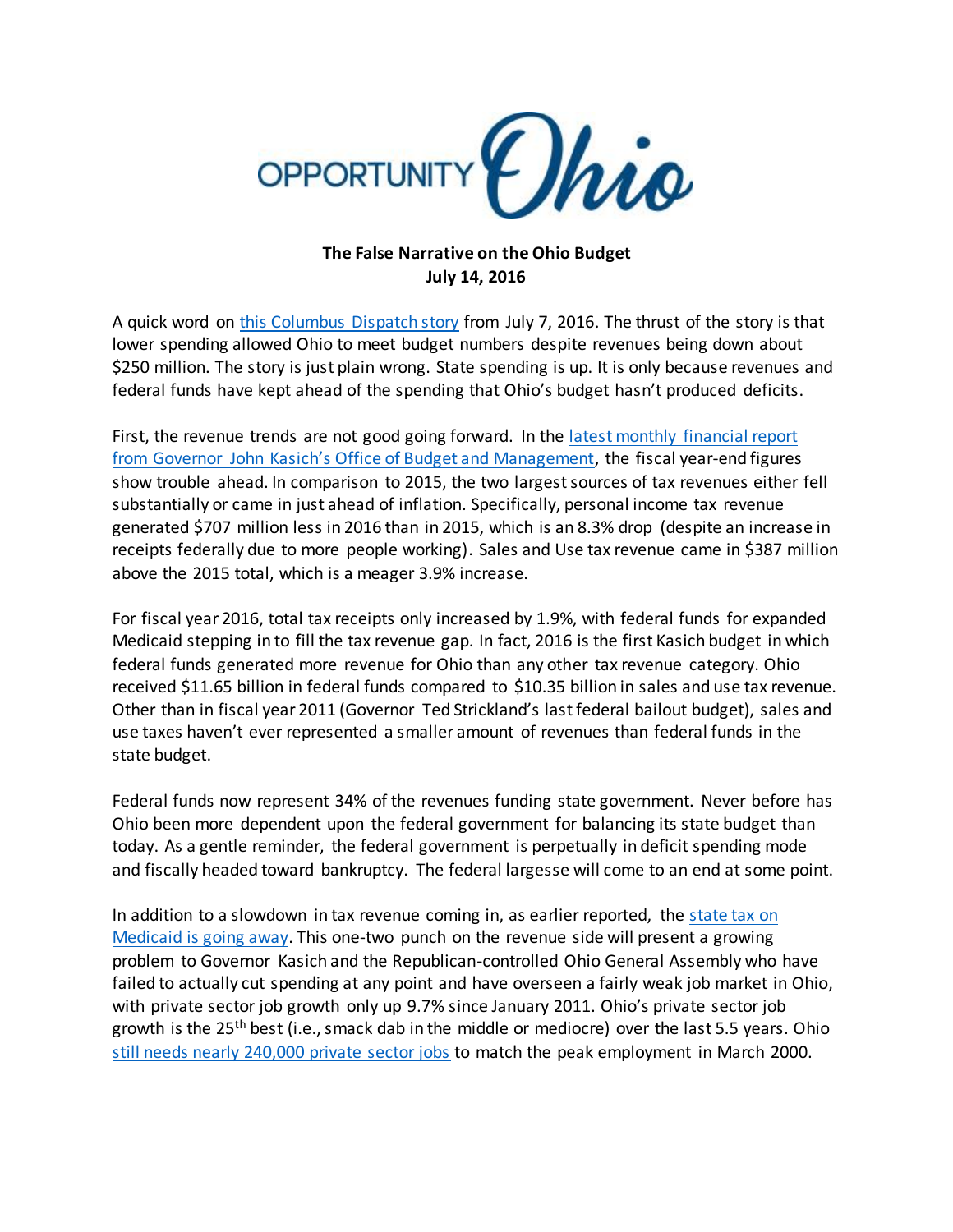This stark future exists without a possible recession hitting.

The second key point is that this story shamefully continues the false narrative that politicians are being good fiscal stewards when spending comes in below ESTIMATES made a year or two earlier. Think about it for a minute. Any politicians worth his salt would estimate spending higher than he really thinks, as it inevitably leads to these types of stories. The reality is that spending from 2015 to 2016 is up 9.5% as of fiscal year close on June 30, 2016. When spending comes in below an estimate, but above the previous year, it is called a "DC spending cut," as it isn't a cut at all.

See the picture below for details on spending in 2015 as compared to the same point in 2016 – this image [comes from Governor Kasich's budget office.](http://obm.ohio.gov/budget/monthlyfinancial/doc/2016-06_mfr.pdf) Note: spending is up in 2016 from 2015 by nearly \$3 billion – \$2,987,421,000 to be exact. What exactly is fiscally responsible about increasing spending by 9.5% in just one year, especially when non-federal fund tax revenues only grew by 1.9%?

| Table 4                                   |
|-------------------------------------------|
| <b>GENERAL REVENUE FUND DISBURSEMENTS</b> |
| ACTUAL FY 2016 VS ACTUAL FY 2015          |
| (\$ in thousands)                         |

|                                        | <b>MONTH</b> |             |            |            | <b>YEAR-TO-DATE</b> |               |            |               |
|----------------------------------------|--------------|-------------|------------|------------|---------------------|---------------|------------|---------------|
| <b>Functional Reporting Categories</b> | <b>JUNE</b>  | <b>JUNE</b> | s          | %          | <b>ACTUAL</b>       | <b>ACTUAL</b> | \$         | $\frac{a}{b}$ |
| <b>Description</b>                     | FY 2016      | FY 2015     | <b>VAR</b> | <b>VAR</b> | FY 2016             | FY 2015       | <b>VAR</b> | <b>VAR</b>    |
| Primary and Secondary Education        | 337,033      | 324,868     | 12,165     | 3.7%       | 7,555,949           | 7,246,517     | 309,432    | 4.3%          |
| Higher Education                       | 181,562      | 170,647     | 10,915     | 6.4%       | 2,222,774           | 2,139,555     | 83,219     | 3.9%          |
| Other Education                        | 3,470        | 2,214       | 1,256      | 56.7%      | 68,153              | 52,934        | 15,219     | 28.8%         |
| Medicaid                               | 390,088      | 866,686     | (476, 598) | $-55.0%$   | 16,995,860          | 14,863,212    | 2,132,649  | 14.3%         |
| Health and Human Services              | 73,880       | 50,445      | 23,435     | 46.5%      | 1,283,641           | 1,249,822     | 33,819     | 2.7%          |
| Justice and Public Protection          | 138,639      | 128,317     | 10,323     | 8.0%       | 1,983,765           | 1,850,280     | 133,485    | 7.2%          |
| General Government                     | 26,624       | 20,430      | 6,194      | 30.3%      | 362,353             | 340,119       | 22,234     | 6.5%          |
| Property Tax Reimbursements            | 28,242       | 215,190     | (186, 947) | $-86.9%$   | 1,786,704           | 1,801,479     | (14, 775)  | $-0.8%$       |
| Capital Outlay                         | o            | o           | o          | N/A        |                     | o             |            | N/A           |
| <b>Debt Service</b>                    | 57,055       | 48,899      | 8,157      | 16.7%      | 1,333,866           | 1,287,681     | 46,185     | 3.6%          |
| <b>Total Expenditures &amp; ISTV's</b> | 1,236,593    | 1,827,695   | (591, 102) | $-32.3%$   | 33,593,065          | 30,831,598    | 2,761,466  | 9.0%          |
| <b>Transfers Out:</b>                  |              |             |            |            |                     |               |            |               |
| <b>BSF Transfer</b>                    | Ŭ            | 0           | 0          | N/A        | 425,500             | 0             | 425,500    | N/A           |
| Operating Transfer Out                 | 19,304       | 4,614       | 14,690     | 318.4%     | 430,331             | 629,876       | (199, 545) | $-31.7%$      |
| Temporary Transfer Out                 | ٥            | Ð           | 0          | N/A        | o                   | o             | Ð          | N/A           |
| <b>Total Transfers Out</b>             | 19,304       | 4,614       | 14,690     | 318.4%     | 855,831             | 629,876       | 225,955    | 35.9%         |
| <b>Total Fund Uses</b>                 | 1,255,898    | 1,832,309   | (576, 412) | $-31.5%$   | 34,448,896          | 31,461,475    | 2,987,421  | 9.5%          |

Finally, the story gives the Kasich Administration credit for beating its own ESTIMATE due to reduced spending in Medicaid. Again, look at the picture above – notice the line on Medicaid spending. It shows that Medicaid spending is UP by 14.3% from 2015 to 2016, or increased by \$2.1 billion. Heck, look at every line item -- not one non-tax category shows that spending in 2016 is lower than spending in 2015. To make matters worse, Ohioans will start getting hit with